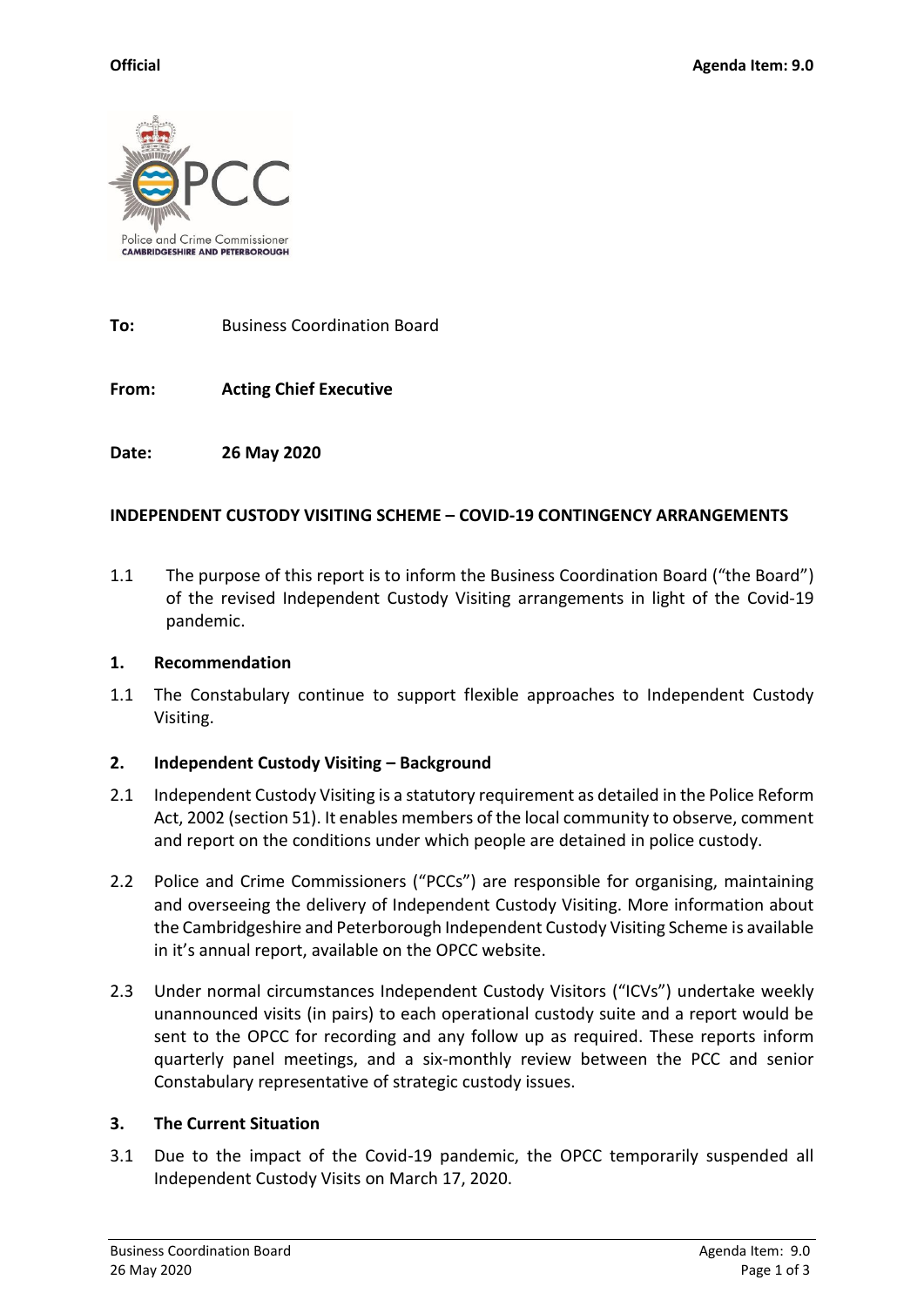- 3.2 While such visits are an important way to hold the Constabulary to account and reassure the public, they are a non-emergency function. The primary focus of the scheme is always to ensure the welfare of those in custody, be they detainees, staff or visitors.
- 3.3 The decision to suspend visits was made after consideration and consultation at a local, regional and national level, and is being kept under review. Consideration was given to the demographics of ICVs, and the fact that they were volunteers.
- 3.4 With the national situation rapidly changing, the national body Independent Custody Visitor Association ("ICVA") issued regular advice to schemes. On March 30, 2020 ICVA wrote directly to the Acting Police and Crime Commissioner, underlining that:
	- Independent custody visiting forms an important part of the UK's national and international duties to ensure that detention is safe and dignified. Covid-19 has presented unprecedented challenges, and as such monitoring detention is increasingly important across this time.
	- The NPCC custody team values and encourages independent monitoring during the pandemic. The Home Office have underlined the importance of schemes continuing to complete as much monitoring as they can safely do.
	- This means that schemes are able to innovate on how they conduct their monitoring, with a greater focus on remote monitoring, during the period where the pandemic restricts physical visiting.
	- Any suspension of visits or adaptations to your scheme are a local decision.
- 3.5 In Cambridgeshire, the OPCC and Head of Custody have initially agreed that interim monitoring arrangements will involve at a minimum, a weekly call by the ICV Scheme Manager to each custody suite to ask broad questions covering detainee care, provision of rights, entitlements or safeguards, key issues, and good practice.
- 3.6 Custody Inspectors are also facilitating the sharing of sanitised custody records with the ICV Scheme Manager, to enable independent scrutiny, using resources supplied by ICVA, around individual detainees. These resources had been developed as part of a national Home Office supported trial prior to the Covid-19 pandemic, and have been shared with local custody staff for transparency. At this stage ICVs are not able to take part in this process.

# **4. Next steps**

4.1 There is recognition that Covid-19 will continue to have an impact on the operation of the ICV scheme for the foreseeable future. Even as the situation in relation to processes and personal protective equipment stabilises, there is recognition that the demographics of ICVs could mean many have to stay shielded for longer, and are not able to complete visits in person. Similar considerations may be given to all volunteer groups.